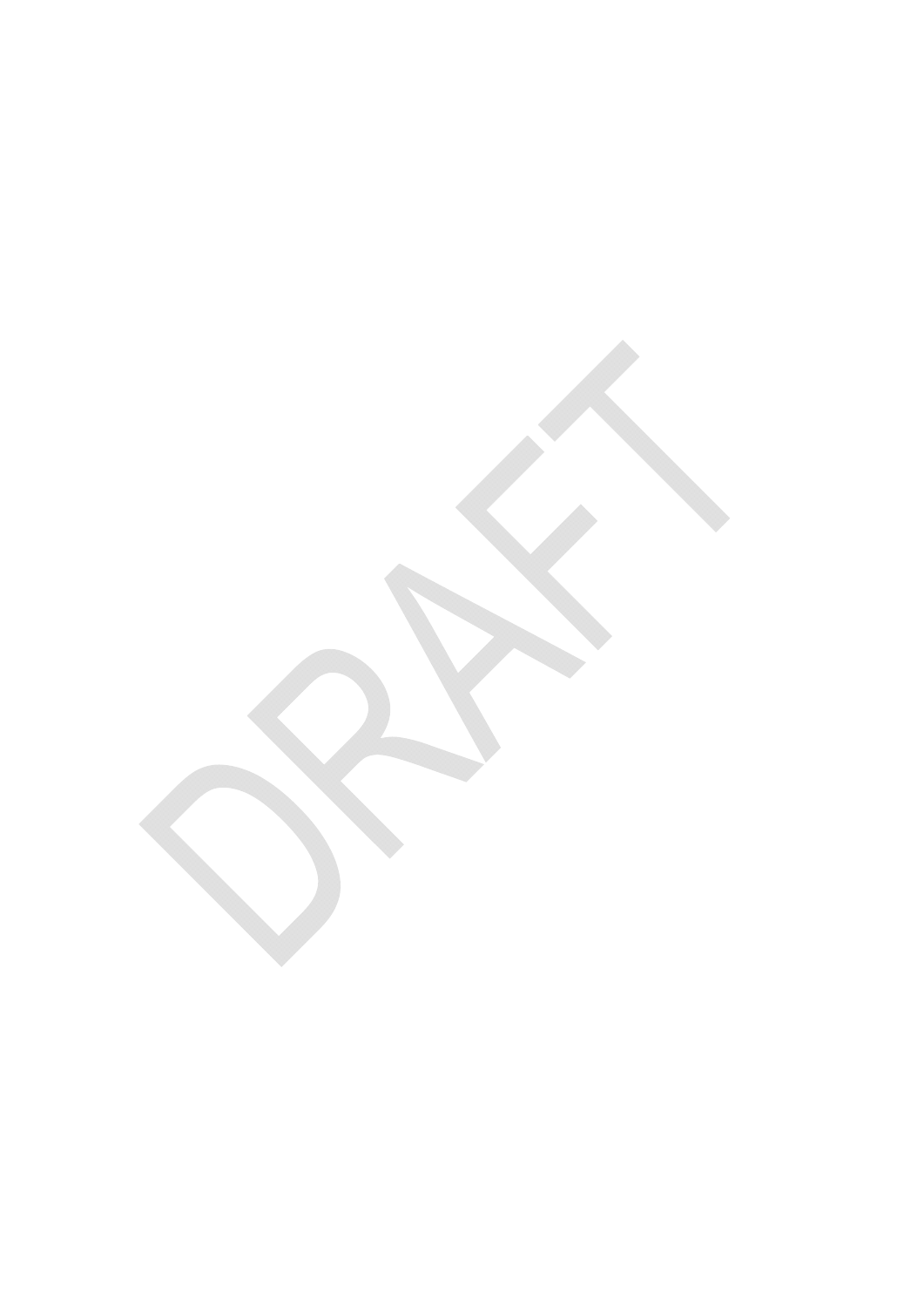# **Contents**

| <b>Section</b> |                                                                  | Page |
|----------------|------------------------------------------------------------------|------|
| 1              | <b>References</b>                                                |      |
| 2              | Foreword                                                         | 2    |
| 3              | Minimum requirements for operation of WSDs within the UK         | 3    |
| 5              | Additional minimum requirements for master WSDs                  |      |
| 6              | Additional minimum requirements for slave WSDs                   | 9    |
| 7              | Additional minimum requirements for master WSDs<br>(informative) | 11   |
| 8              | Additional minimum requirements for slave WSDs<br>(informative)  | 12   |
| 9              | Contact details                                                  | 13   |
| 10             | Document history                                                 | 14   |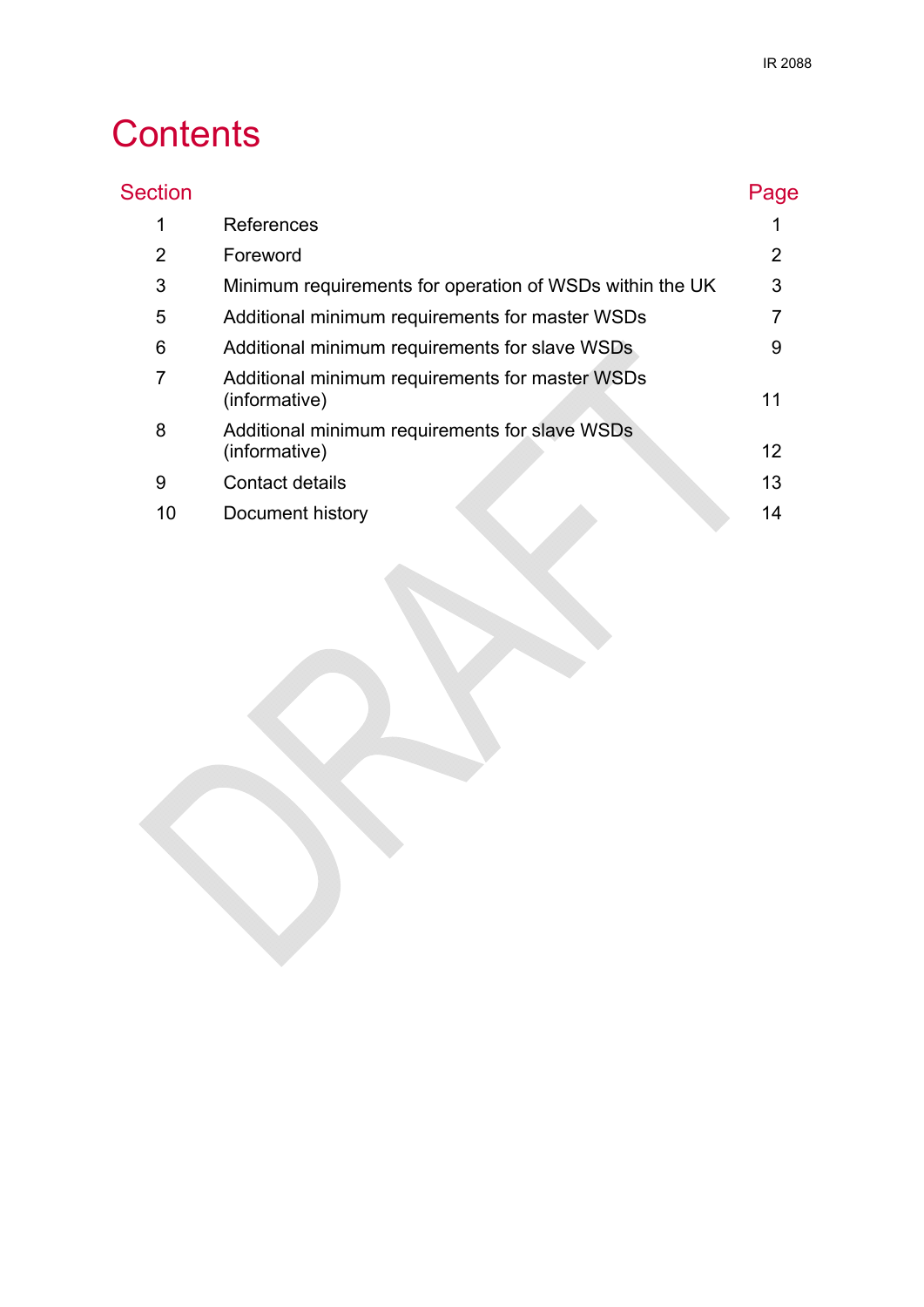## **References**

[1] VNS 2188 Voluntary National Specification 2188, White space devices operating in the 470 MHz to 790 MHz band

[2] Draft EN 301 598 White space devices (WSDs): Wireless access systems operating in the 470MHz to 790MHz frequency band

Note: ETSI standards can be obtained from the ETSI website at: http://www.etsi.org/WebSite/Standards/Standard.aspx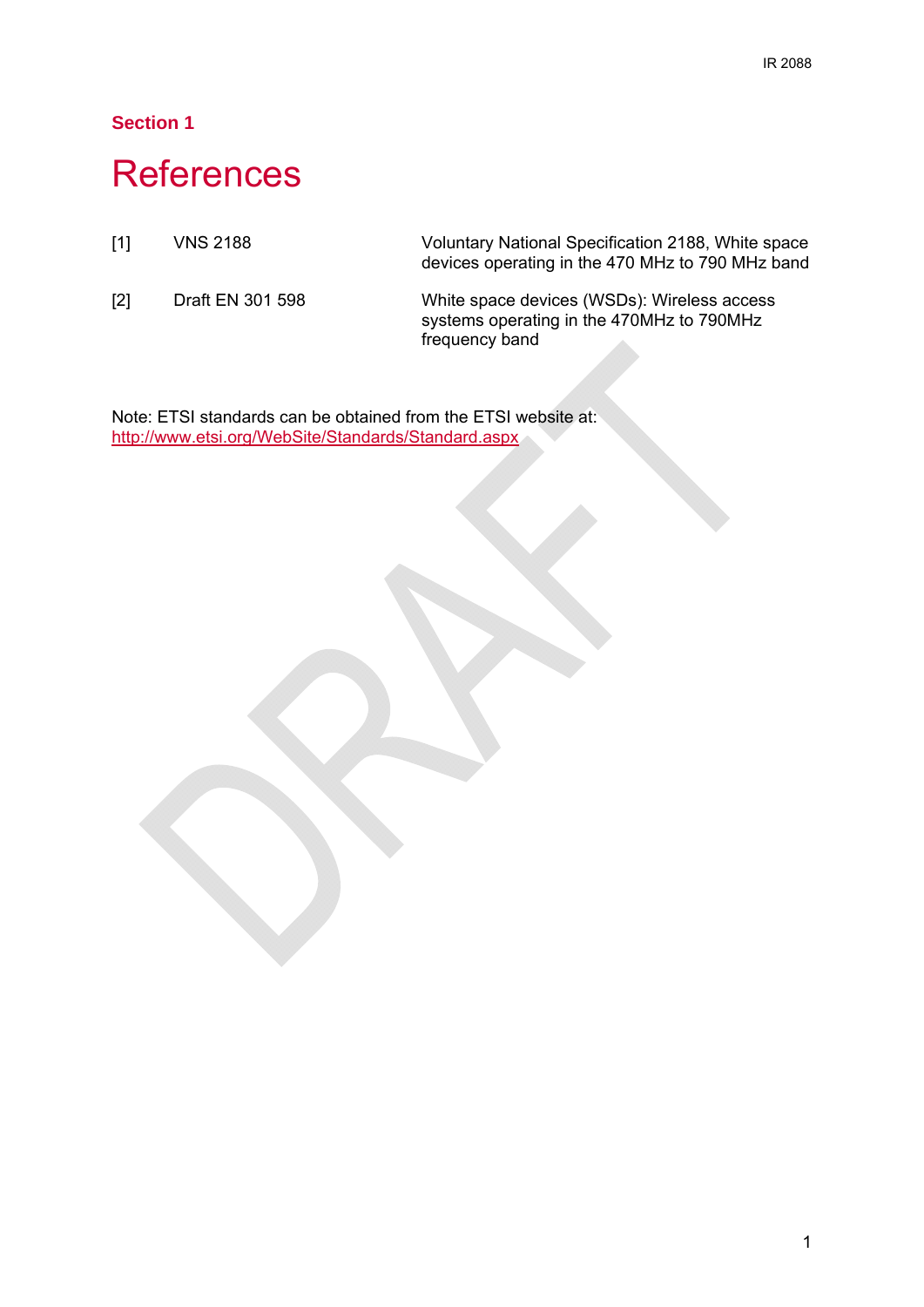## **Foreword**

- 2.1 The Radio Equipment and Telecommunications Terminal Equipment Directive 99/5/EC (R&TTE Directive) was implemented in the United Kingdom (UK) on the 8 April 2000 by The Radio Equipment and Telecommunications Terminal Equipment Regulations 2000, Statutory Instrument 2000 No. 730.
- 2.2 In accordance with Articles 4.1 and 7.2 of Directive 1999/5/EC, this UK Interface Requirement contains minimum requirements for the establishment, installation and use of licence exempt white space devices (WSDs) in the UK in the 470 MHz to 790 MHz band.
- 2.3 Nothing in this UK Radio Interface Requirement shall preclude the need for equipment to comply with Directive 1999/5/EC.
- 2.4 It is required by the Wireless Telegraphy Act 2006 that no radio equipment is installed or used in the UK except under the authority of a licence granted by or otherwise exempted by regulations made by Ofcom. It is a condition of such a licence or exemption regulations as appropriate that, in order to be installed or used in the UK, the equipment must meet the minimum requirements specified in this UK Interface Requirement for the stated equipment types and for the stated frequency bands. Nothing in this UK Interface Requirement shall preclude equipment from being placed on the market in the UK that complies with the 'essential requirements' specified in Directive 1999/5/EC.
- 2.5 The requirements given in the main body of this UK Radio Interface Requirement will apply to the licence exemption of WSDs in the 470 MHz to 790 MHz band.
- 2.6 This UK Radio Interface Requirement will be revised as necessary, for example to follow
	- i) future technology developments for reasons related to the effective and appropriate use of the spectrum in particular maximising spectrum utilisation; and
	- ii) changes to the available spectrum for WSDs.
- 2.7 All UK Radio Interface Requirements notified under Directive 1998/34/EC will be published and will be made available free of charge from the Ofcom web-site at http://stakeholders.ofcom.org.uk/spectrum/spectrum-management/researchguidelines-tech-info/interface-requirements/.
- 2.8 Further information on this UK Radio Interface Requirement can be obtained from the technical enquiry contact given at the back of this document.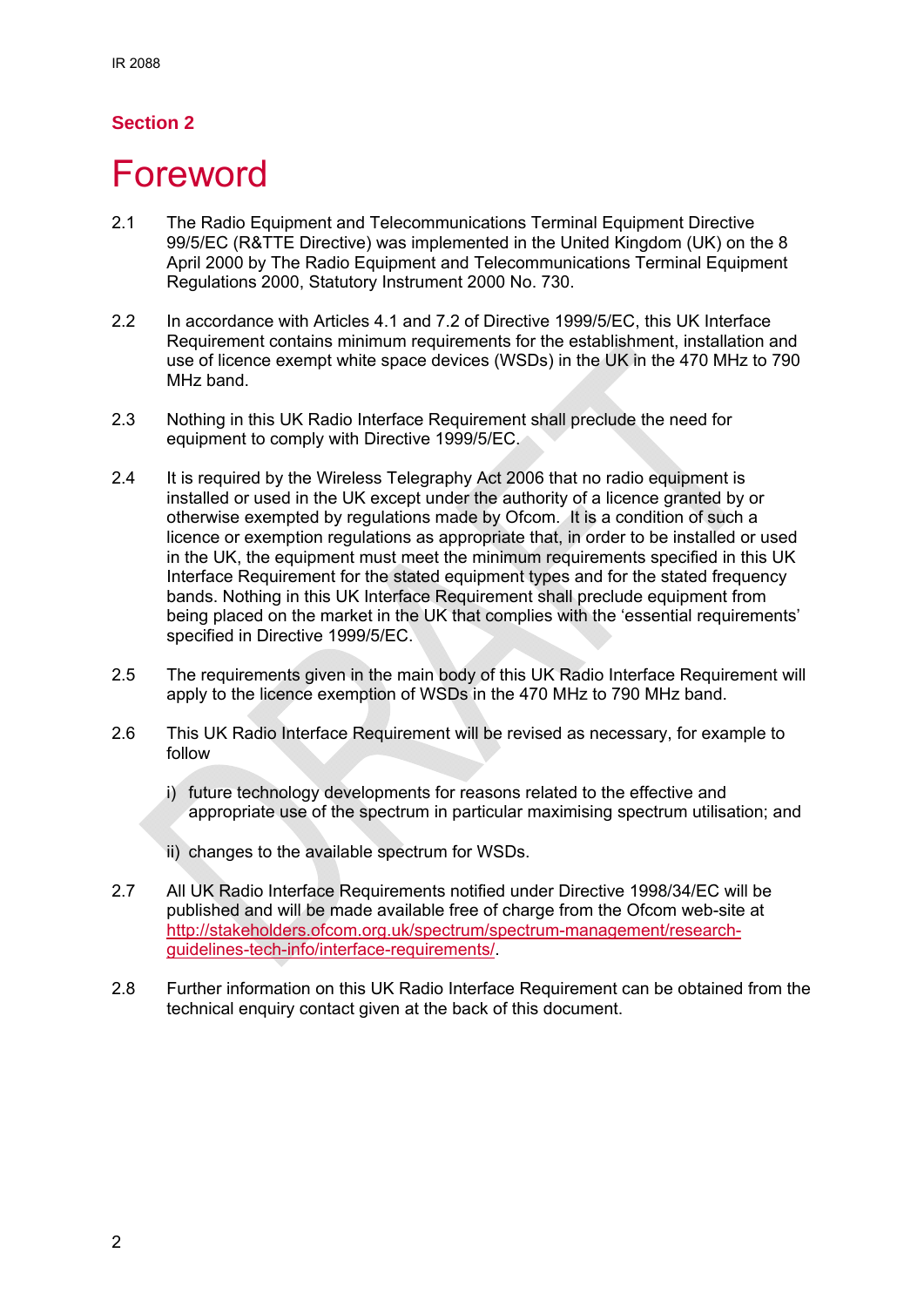# Minimum requirements for operation of WSDs within the UK

- 3.1 The minimum requirements in this document are made for reasons related to the effective and appropriate use of the radio spectrum, in particular maximising spectrum utilisation and avoidance of harmful interference.
- 3.2 This UK Radio Interface Requirement gives a high level description of how the radio spectrum in the UK is used by WSDs in the 470 MHz to 790 MHz band. It does not prescribe technical interpretation of the 'essential requirements' of Directive 1999/5/EC.
- 3.3 This UK Radio Interface Requirement therefore stipulates the necessary equipment parameters for the licence exemption of WSDs in the 470 MHz to 790 MHz band within the UK. Table 3.1, Table 3.2, Section 4 and Section 5 contain the relevant equipment parameters. These taken together with the 'essential requirements' detailed in Article 3.2 of Directive 1999/5/EC constitute the minimum requirements for the use of WSDs in the 470 MHz to 790 MHz band within the UK. Nothing in this UK Interface Requirement shall preclude equipment from being placed on the market in the UK that complies with the 'essential requirements' specified in Directive 1999/5/EC.
- 3.4 The minimum requirements specified in the UK Radio Interface Requirement are applied to achieve the desired level of compatibility within the 470 MHz to 790 MHz band and with other radiocommunication services, whilst promoting enterprise, innovation and competition.
- 3.5 This UK Radio Interface Requirement provides the necessary minimum requirements which facilitate access to the 470 MHz to 790 MHz band by the use of a white space database (WSDB).
- 3.6 In this document, the following terms shall have the following meanings:
	- "device parameters" means the parameters that relate to a specific WSD and includes both the master device parameters and the slave device parameters;
	- "geo-located" means the ability of a WSD to determine and report its latitude and longitude coordinates. Some WSDs may also have the ability to determine and report their altitude which is the height of their antenna above sea level;
	- "geographic validity" means the geographic area within which the operational parameters for a geo-located WSD are valid. The geographic area is the area within a 50 metre radius of the latitude and longitude coordinates of the geolocated WSD determined at the time at which that geo-located white space device last reported its latitude and longitude coordinates to a qualifying white space database;
	- "in-block" means emissions that fall within a DTT channel that is used by a WSD for purposes of transmitting information to a receiver. For a WSD which transmits simultaneously in k DTT channels, the in-block emissions fall within k segments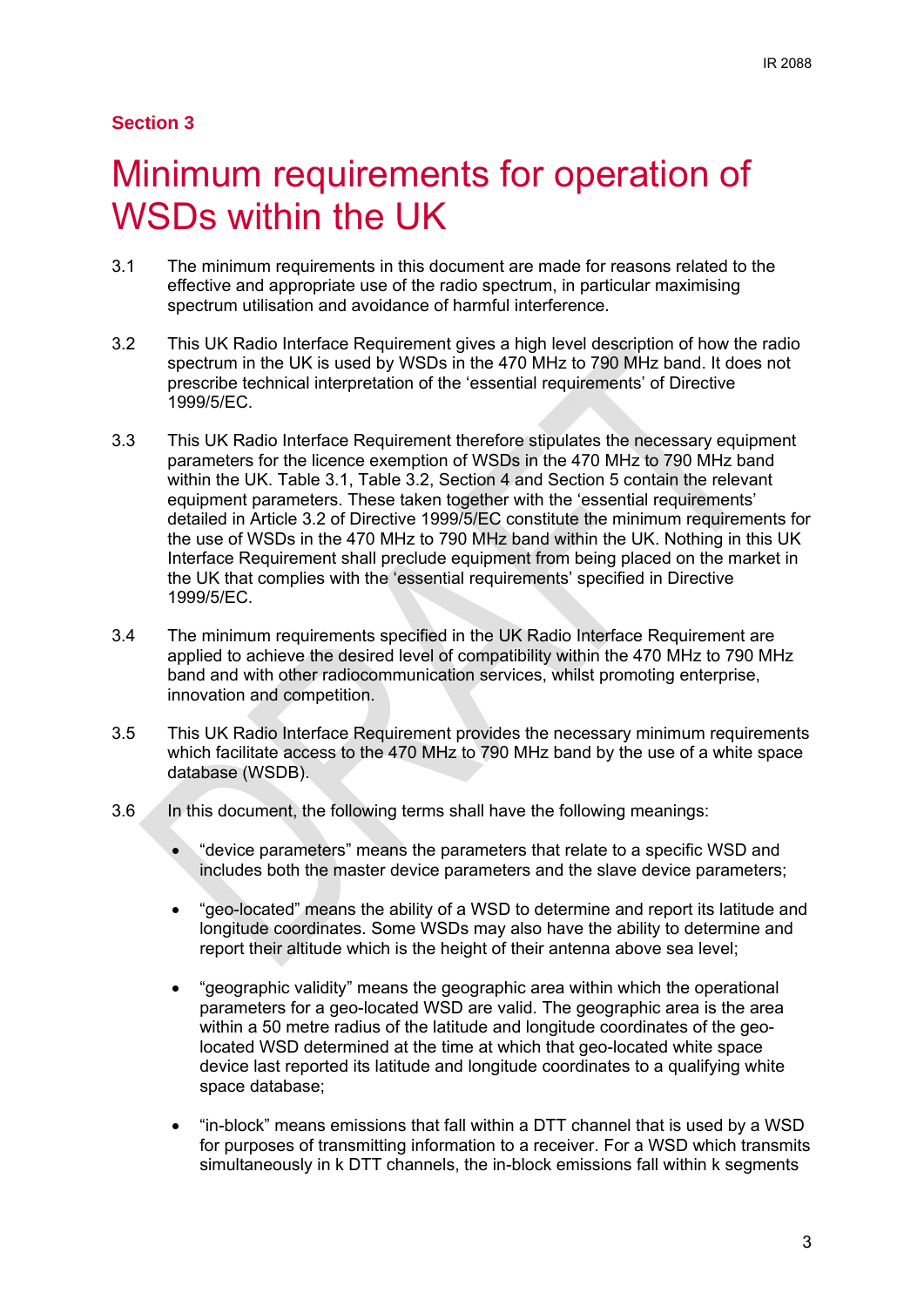of the signal's frequency spectrum, each 8 MHz wide. Emissions are specified here as equivalent isotropic radiated power (EIRP);

- "master WSD" means a geo-located device that obtains master operational parameters and slave operational parameters directly from a white space database;
- "master operational parameters" means the parameters which a master WSD receives from a WSDB for the purposes of the master WSD's transmissions in the frequency band 470 MHz to 790 MHz;
- "qualifying WSDB" means a white space database which has qualified to communicate with white space devices and to provide operational parameters to those white space devices under the terms of a contract between Ofcom and the person providing the white space database and which white space database is listed in Schedule 1 of Statutory Instrument 2012 No. xx, Electronic Communications, The Wireless Telegraphy (White Space Devices) (Exemption) Regulations [●];
- "slave WSD" means a device that obtains slave operational parameters directly from a master WSD;
- "slave operational parameters" means the parameters which a master WSD receives from a WSDB and then communicates to a slave WSD for the purposes of the slave WSD's transmissions in the frequency band 470 MHz to 790 MHz;
- "TV white spaces" means frequencies within the band 470 MHz to 790 MHz which have been identified by a WSDB for use by a WSD under the operational conditions specified by the WSDB;
- "WSD" means wireless telegraphy equipment which operates in the TV white spaces;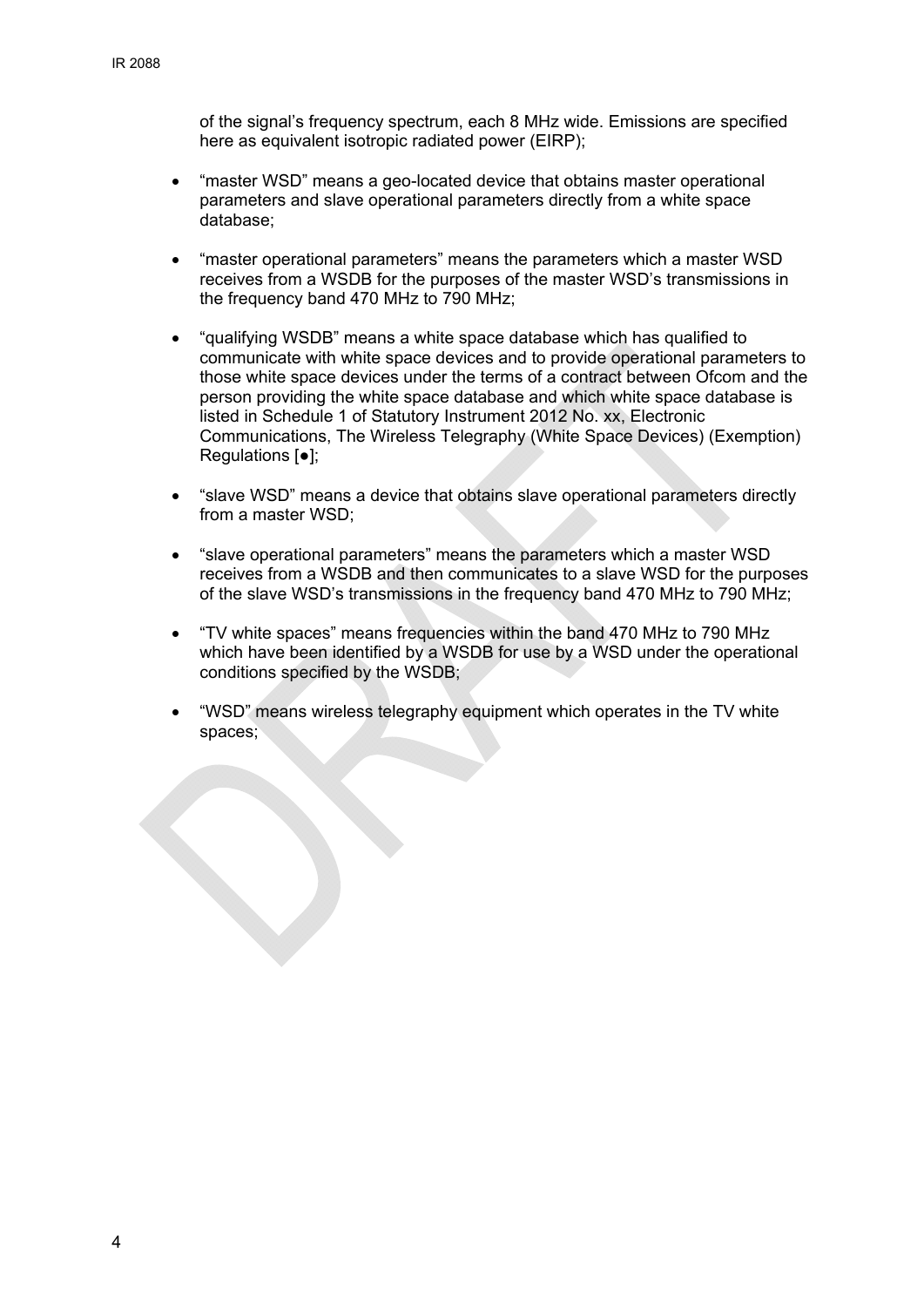| Mandatory (1-10) |                                   |                                                                                           |
|------------------|-----------------------------------|-------------------------------------------------------------------------------------------|
|                  | Frequency band                    | 470 MHz to 790 MHz                                                                        |
| $\overline{2}$   | Radiocommunication service        | Fixed / Mobile                                                                            |
| 3                | Application                       | Terrestrial radio applications capable of<br>providing Electronic Communications Services |
|                  |                                   | (TRA-ECS).                                                                                |
| 4                | Channelling                       | Master operational parameters specified by a                                              |
|                  |                                   | qualifying WSDB as contained in Section 4.                                                |
| 5                | Modulation / occupied bandwidth   | Not specified                                                                             |
| 6                | Direction / separation            | Not specified                                                                             |
| $\overline{7}$   | Maximum transmit power /          | Master operational parameters specified by a                                              |
|                  | Power density                     | qualifying WSDB as contained in Section 4.                                                |
| 8                | Channel access and                | A master WSD must cease all transmissions in                                              |
|                  | occupation rules                  | the 470 MHz to 790 MHz band within 60                                                     |
|                  |                                   | seconds of receiving instructions to do so from a<br>qualifying WSDB.                     |
| 9                | Authorisation regime              | Licence exempt                                                                            |
| 10               | Additional essential requirements | Not specified                                                                             |
|                  | Informative (11-15)               |                                                                                           |
| 11               | Frequency planning assumptions    | Not specified                                                                             |
| 12               | Planned changes                   | Not specfied                                                                              |
| 13               | Reference                         | VNS 2188 / EN 301 598                                                                     |
| 14               | Notification                      | 2012/xxx/UK                                                                               |
| 15               | <b>Remarks</b>                    | See Section 6                                                                             |

Table 3.1. Minimum requirements for the use of master WSDs.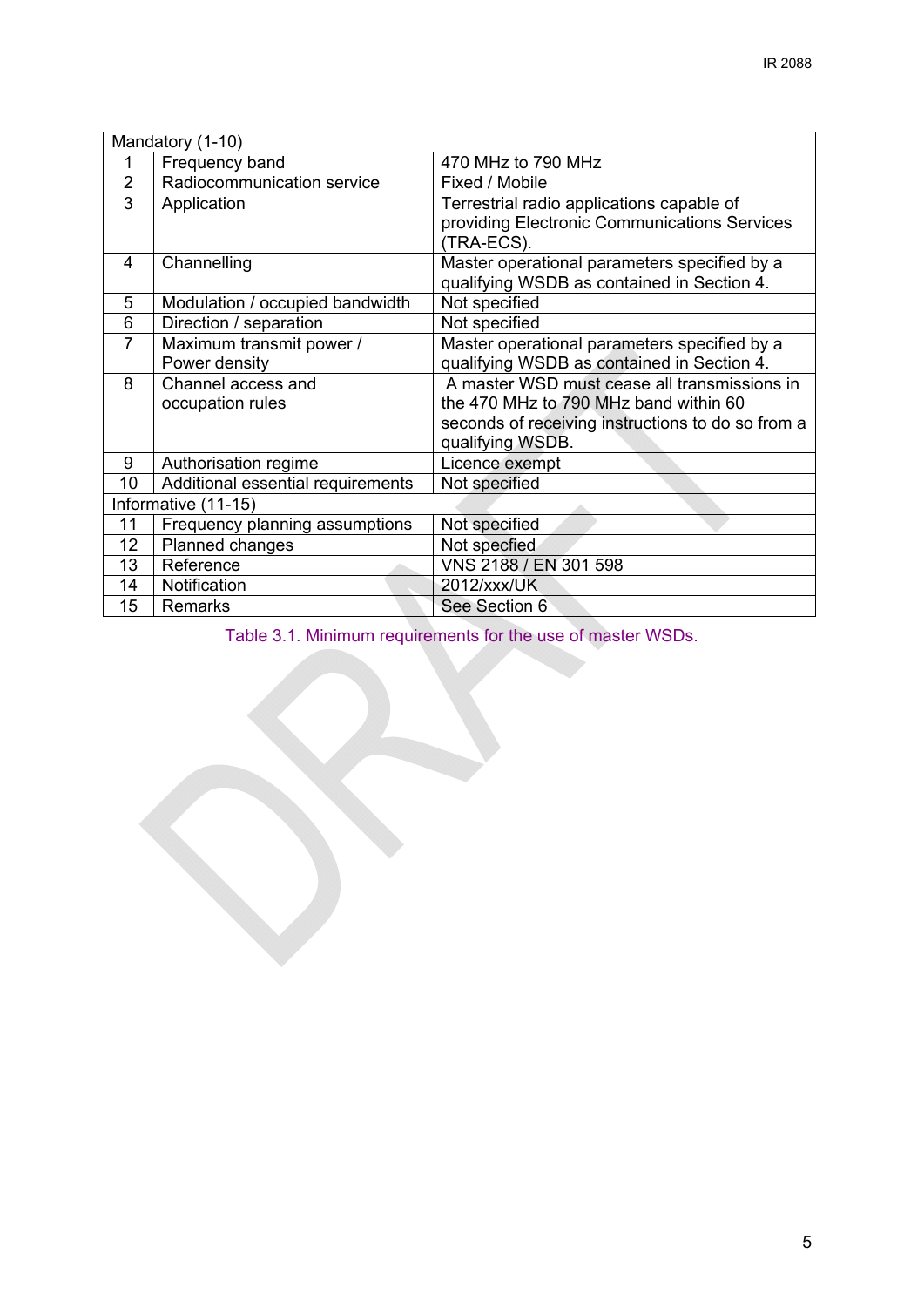|                 | Mandatory (1-10)                  |                                                                                           |  |
|-----------------|-----------------------------------|-------------------------------------------------------------------------------------------|--|
| 1               | Frequency band                    | 470 MHz to 790 MHz                                                                        |  |
| $\overline{2}$  | Radiocommunication service        | Fixed / Mobile                                                                            |  |
| $\overline{3}$  | Application                       | Terrestrial radio applications capable of<br>providing Electronic Communications Services |  |
|                 |                                   | (TRA-ECS).                                                                                |  |
| 4               | Channelling                       | Slave operational parameters specified by a                                               |  |
|                 |                                   | qualifying WSDB through a master WSD                                                      |  |
|                 |                                   | as contained in Section 5.                                                                |  |
| 5               | Modulation / occupied bandwidth   | Not specified                                                                             |  |
| $6\phantom{1}6$ | Direction / separation            | Not specified                                                                             |  |
| $\overline{7}$  | Maximum transmit power /          | Slave operational parameters specified by a                                               |  |
|                 | Power density                     | qualifying WSDB through a master WSD                                                      |  |
|                 |                                   | as contained in Section 5.                                                                |  |
| 8               | Channel access and                | A slave WSD must cease all transmissions in                                               |  |
|                 | occupation rules                  | the 470 MHz to 790 MHz band                                                               |  |
|                 |                                   | within one second of receiving instructions                                               |  |
|                 |                                   | from a serving master WSD to do so; or                                                    |  |
|                 |                                   | if it loses communications for more than five                                             |  |
|                 |                                   | seconds with the master WSD from which it                                                 |  |
|                 |                                   | has received its slave operational                                                        |  |
|                 |                                   | parameters.                                                                               |  |
| 9               | Authorisation regime              | Licence exempt                                                                            |  |
| 10              | Additional essential requirements | Not specified                                                                             |  |
|                 | Informative (11-15)               |                                                                                           |  |
| 11              | Frequency planning assumptions    | Not specified                                                                             |  |
| 12              | Planned changes                   | Not specified                                                                             |  |
| 13              | Reference                         | VNS 2188 / EN 301 598                                                                     |  |
| 14              | Notification                      | 2012/xxx/UK                                                                               |  |
| 15              | Remarks                           | See Section 7                                                                             |  |

Table 3.2. Minimum requirements for the use of slave WSDs.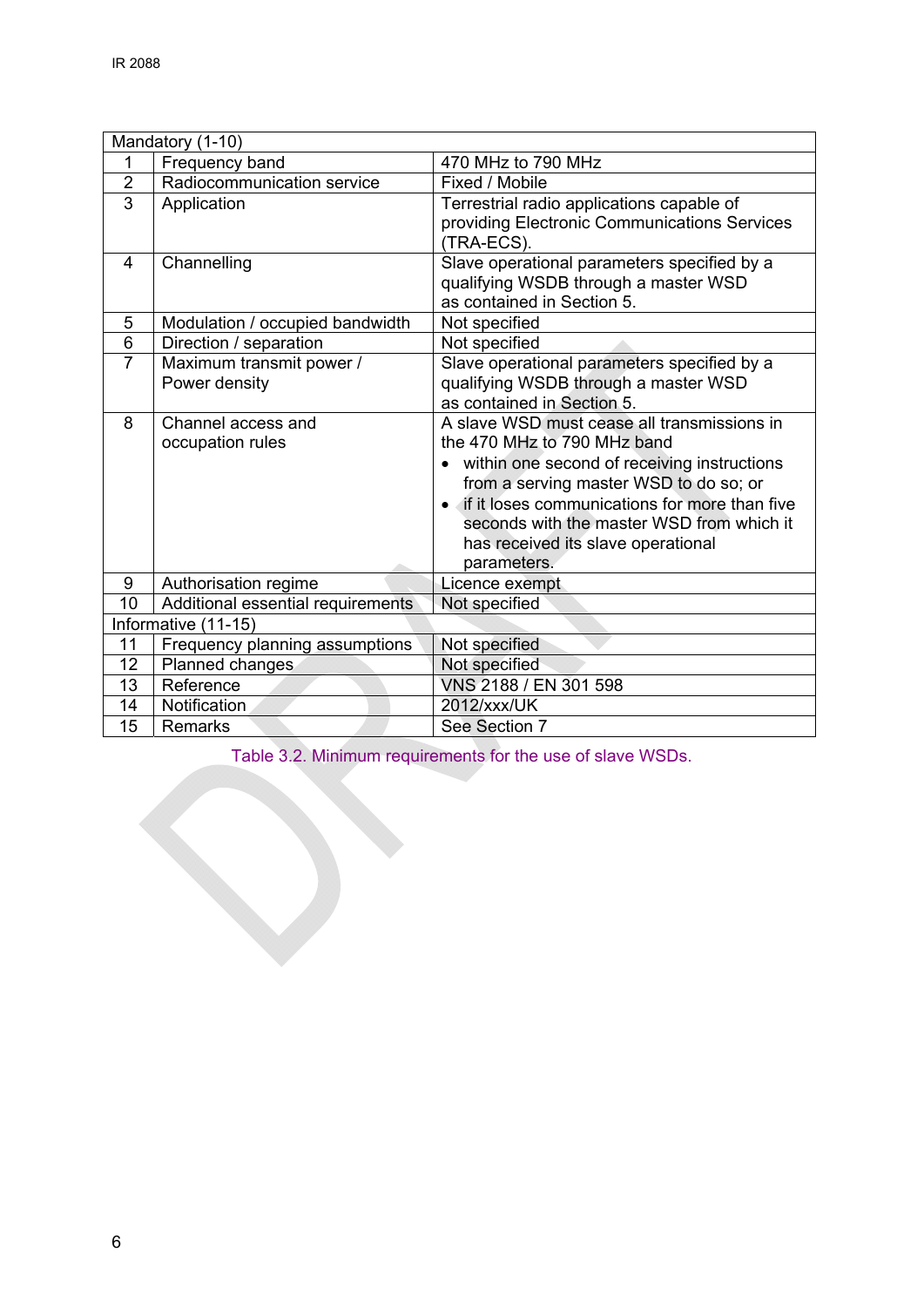# 4 Additional minimum requirements for master WSDs

#### **Master device parameters**

4.1 A master WSD must communicate the master device parameters<sup>1</sup> listed in Table 4.1 to a qualifying WSDB in order to receive master operational parameters from that WSDB.

| Unique device identifier.                             |  |
|-------------------------------------------------------|--|
| Device emission class.                                |  |
| Technology identifier.                                |  |
| Device type.                                          |  |
| Device model identifier.                              |  |
| Device category (master or slave).                    |  |
| Antenna latitude and longitude coordinates.           |  |
| Antenna latitude and longitude coordinate accuracies. |  |

Table 4.1. Master device parameters.

### **Master operational parameters**

- 4.2 A master WSD must not request master operational parameters or slave operational parameters other than from a qualified WSDB**.**
- 4.3 A master WSD must only transmit in the 470 MHz to 790 MHz band
	- in accordance with the master operational parameters listed in Table 4.2 which it has received from a qualifying WSDB; and
	- in a geographic area which does not exceed the geographic validity of those master operational parameters.

<sup>————————————————————&</sup>lt;br><sup>1</sup> These terms are explained in Table 4 of VNS 2188 published by Ofcom on 22 November 2012.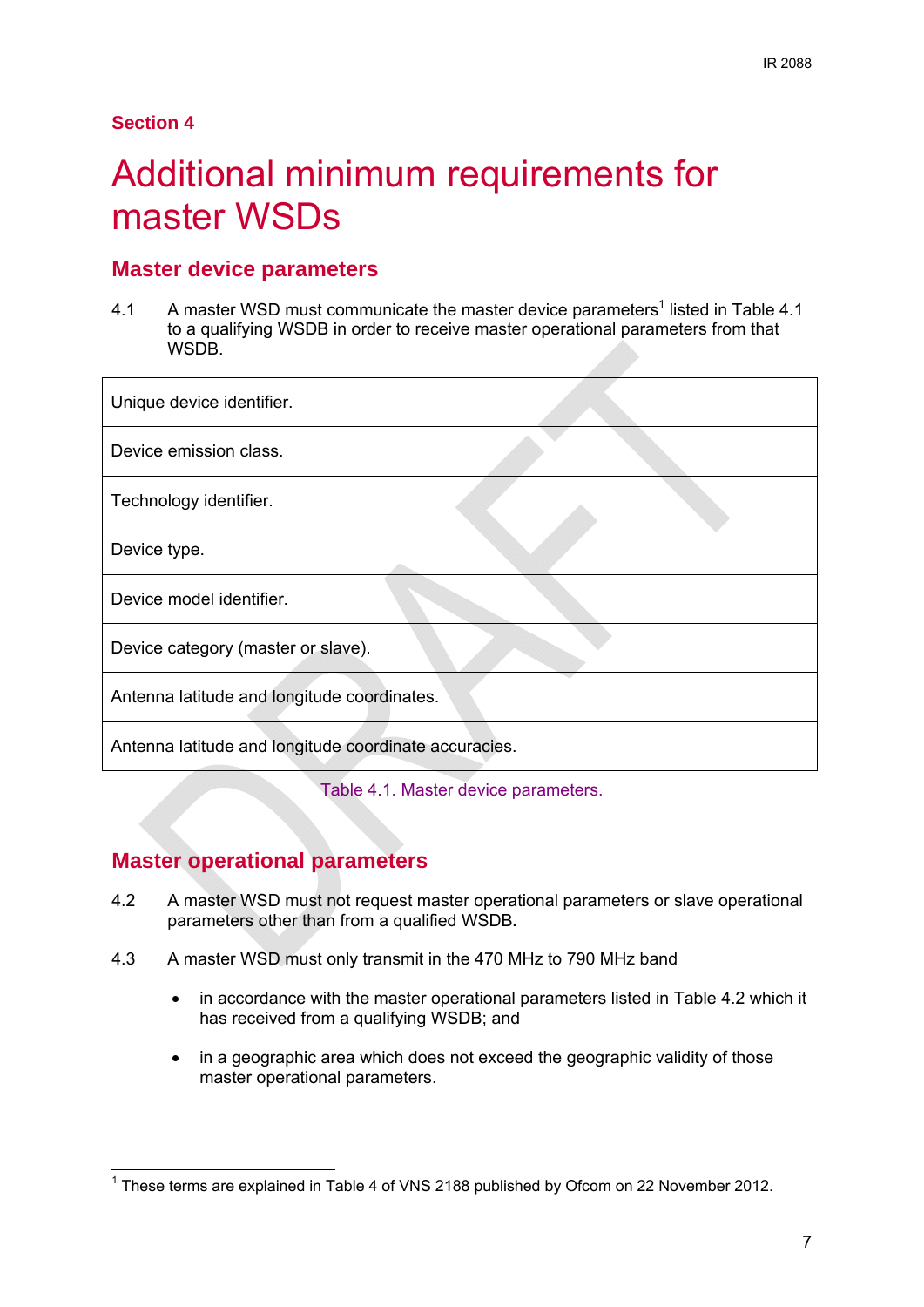Lists of lower and upper frequency boundaries within which a master WSD is permitted to operate, specified as  $(470 + 8k)$  MHz and  $(470 + 8k + 8)$  MHz, respectively, where  $0 \leq k \leq 39$ .

Maximum permitted in-block EIRP spectral densities specified in dBm/(100 kHz) and dBm/(8 MHz) between each lower frequency boundary and its corresponding upper frequency boundary.

Limits on the maximum total number of DTT channels that may be used at any given time and the maximum number of contiguous DTT channels that may be used at any given time.

Time validity for the above parameters.

Table 4.2. Master operational parameters.

### **Master channel usage parameters**

4.4 After the master WSD has received operational parameters for its own transmissions in the 470 MHz to 790 MHz band from a qualifying WSDB and before transmission in the 470 MHz to 790 MHz band, that master WSD must report the master channel usage parameters listed in Table 4.3 to a qualifying WSDB.

Intended lower and upper frequency boundaries of the in-block emissions, specified as  $(470 + 8k)$  MHz and  $(470 + 8k + 8)$  MHz, respectively, where  $0 \le k \le 39$ .

Maximum intended in-block EIRP spectral densities specified in dBm/(100 kHz) and dBm/(8 MHz) between each reported lower frequency boundary and its corresponding upper frequency boundary.

Table 4.3. Master channel usage parameters.

### **Requirements for master WSDs serving slave WSDs**

- 4.5 A master WSD must not communicate slave operational parameters listed in Table 5.2 to a slave WSD unless those slave operational parameters have been communicated to the master WSD by a qualifying WSDB.
- 4.6 A master WSD must report to a qualifying WSDB the slave device parameters listed in Table 5.1 and the channel usage parameters listed in Table 5.3 for the transmissions of any slave WSD which it is serving.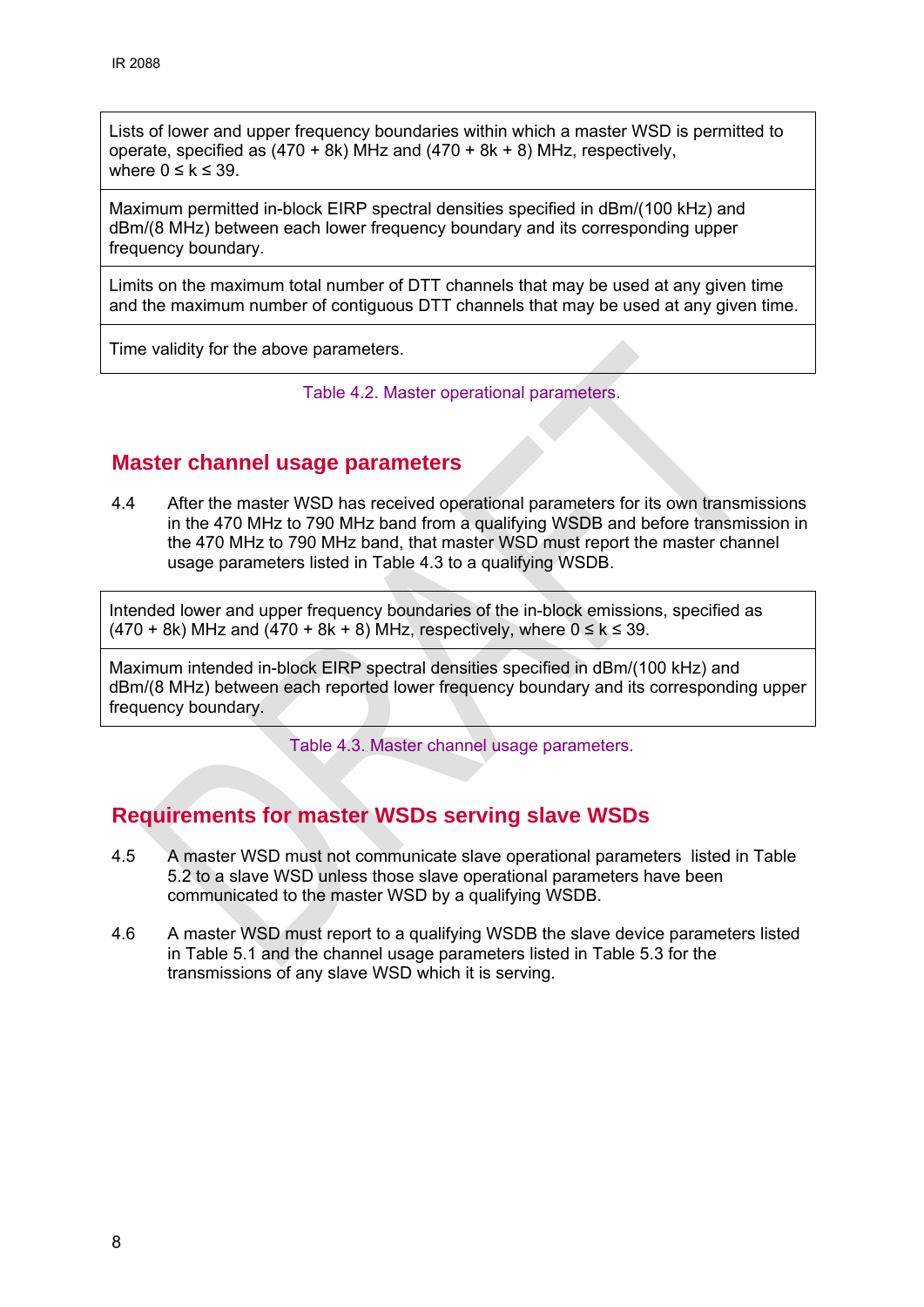# Additional minimum requirements for slave WSDs

### **Slave device parameters**

5.1 When associating with a master WSD, a slave WSD must communicate the slave device parameters<sup>2</sup> listed in Table 5.1 to that master WSD.

| Unique device identifier. |  |
|---------------------------|--|
| Device emission class.    |  |
| Technology identifier.    |  |
| Device type.              |  |
| Device model identifier.  |  |

#### Table 5.1. Slave device parameters.

5.2 If the slave WSD is a geo-located slave WSD, it must communicate the additional device parameters listed in Table 5.2 to the master WSD with which it is associating.

Antenna latitude and longitude coordinates.

Antenna latitude and longitude coordinate accuracies.

Table 5.2 Additional slave device parameters for geo-located slave WSDs.

### **Slave operational parameters**

- 5.3 A slave WSD must only transmit in the 470 MHz to 790 MHz band
	- in accordance with the slave operational parameters listed in Table 5.3 which it has received from a master WSD; and
	- if the slave WSD is a geo-located slave, in a geographic area which does not exceed the geographic validity of those slave operational parameters.

<sup>————————————————————&</sup>lt;br><sup>2</sup> These terms are explained in Table 4 of VNS 2188 published by Ofcom on 22 November 2012.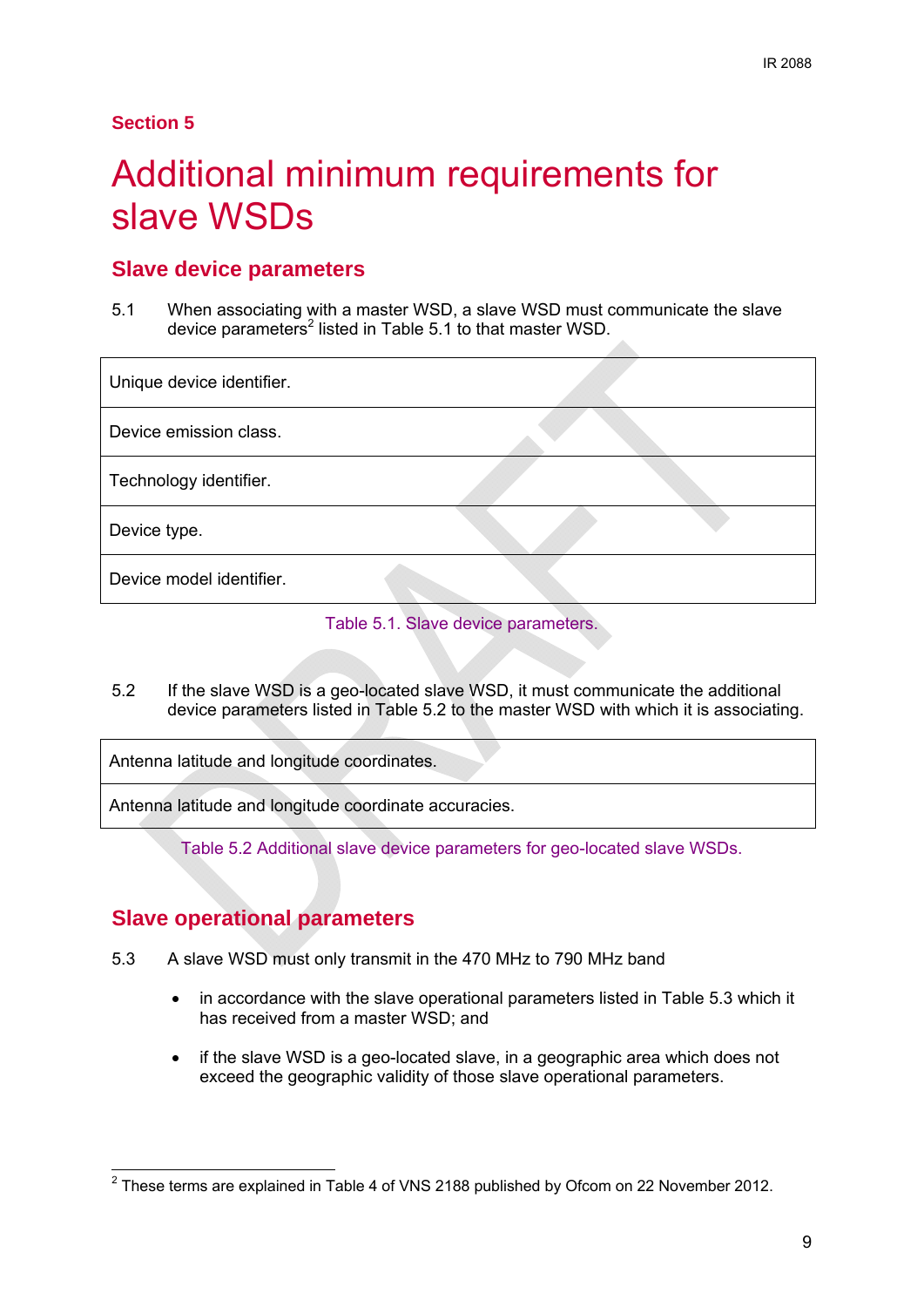Lists of lower and upper frequency boundaries within which a slave WSD is permitted to operate, specified as  $(470 + 8k)$  MHz and  $(470 + 8k + 8)$  MHz, respectively, where  $0 \leq k \leq 39$ .

Maximum permitted in-block EIRP spectral densities specified in dBm/(100 kHz) and (dBm/8 MHz) between each lower frequency boundary and its corresponding upper frequency boundary.

Limits on the maximum total number of DTT channels that may be used at any given time and the maximum number of contiguous DTT channels that may be used at any given time.

Time validity for the above parameters.

Table 5.3. Slave operational parameters.

#### **Slave channel usage parameters**

5.4 After a slave WSD has received slave operational parameters for its transmissions in the 470 MHz to 790 MHz band from a master WSD, that slave WSD must report the slave channel usage parameters listed in Table 5.4 to its serving master WSD.

Intended lower and upper frequency boundaries of the in-block emissions, specified as  $(470 + 8k)$  MHz and  $(470 + 8k + 8)$  MHz, respectively, where  $0 \le k \le 39$ .

Maximum intended in-block EIRP spectral densities specified in dBm/(100 kHz) and dBm/(8 MHz) between each reported lower frequency boundary and its corresponding upper frequency boundary.

Table 5.4. Slave channel usage parameters.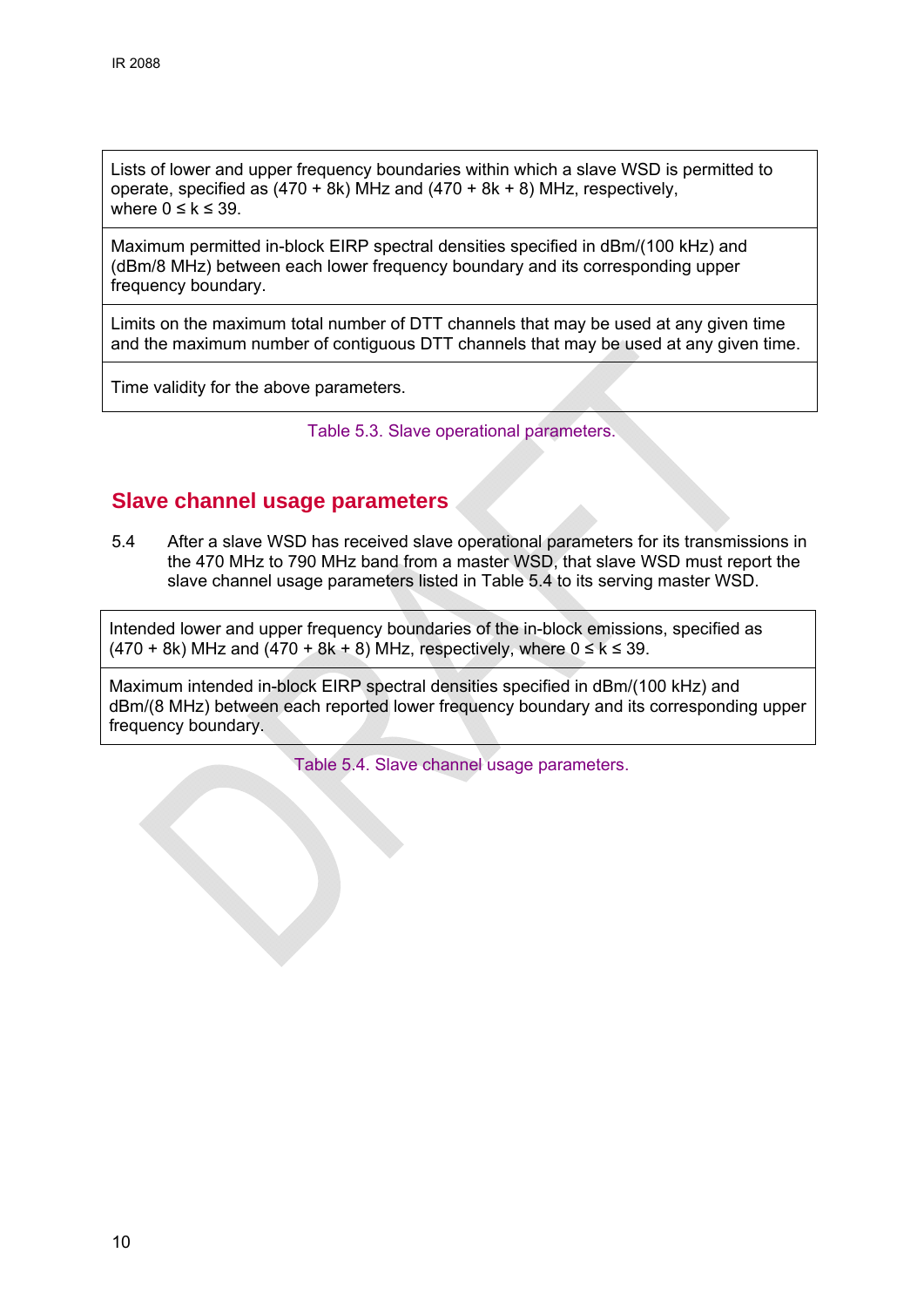# 6 Additional minimum requirements for master WSDs (informative)

6.1 This section identifies requirements which are contained in the VNS and which Ofcom considers to be key features of the device to achieve compliance with the essential requirements of the R&TTE Directive, specifically to avoid harmful interference.

#### **Database discovery**

- 6.2 Database discovery mechanism (see NOTE 1) as specified in VNS 2188 published by Ofcom on 22 November 2012 is assumed to be implemented.
- 6.3 NOTE 1: A master WSD must obtain a list of qualifying WSDBs which are currently operational in the UK at https://TVWS-DB.ofcom.org.uk ('website'). A master WSD must be able to receive and interpret a value N which is returned by the same website. N is the periodicity with which a master WSD must re-consult the website. A master WSD must not request operational parameters from a WSDB that is not on the website. A master WSD must cease communications within the UHF TV band if more than N hours have elapsed since it previously successfully discovered an operational WSDB listed in the website.

The WSDBs listed in https://TVWS-DB.ofcom.org.uk will be specified in xml format, with UTF-8 encoding.

### **Communication protocol and security requirements**

- 6.4 Communications between a master WSD and an approved WSDB must be performed using secure protocols<sup>3</sup> that avoid malicious corruption or unauthorized modification of data.
- 6.5 Communications between a master WSD and a slave WSD for purposes of relaying operational parameters and device parameters must be performed using secure protocols<sup>3</sup> that avoid malicious corruption or unauthorized modification of data.

 3 Secure protocols as defined in the relevant technology standards are assumed to be implemented.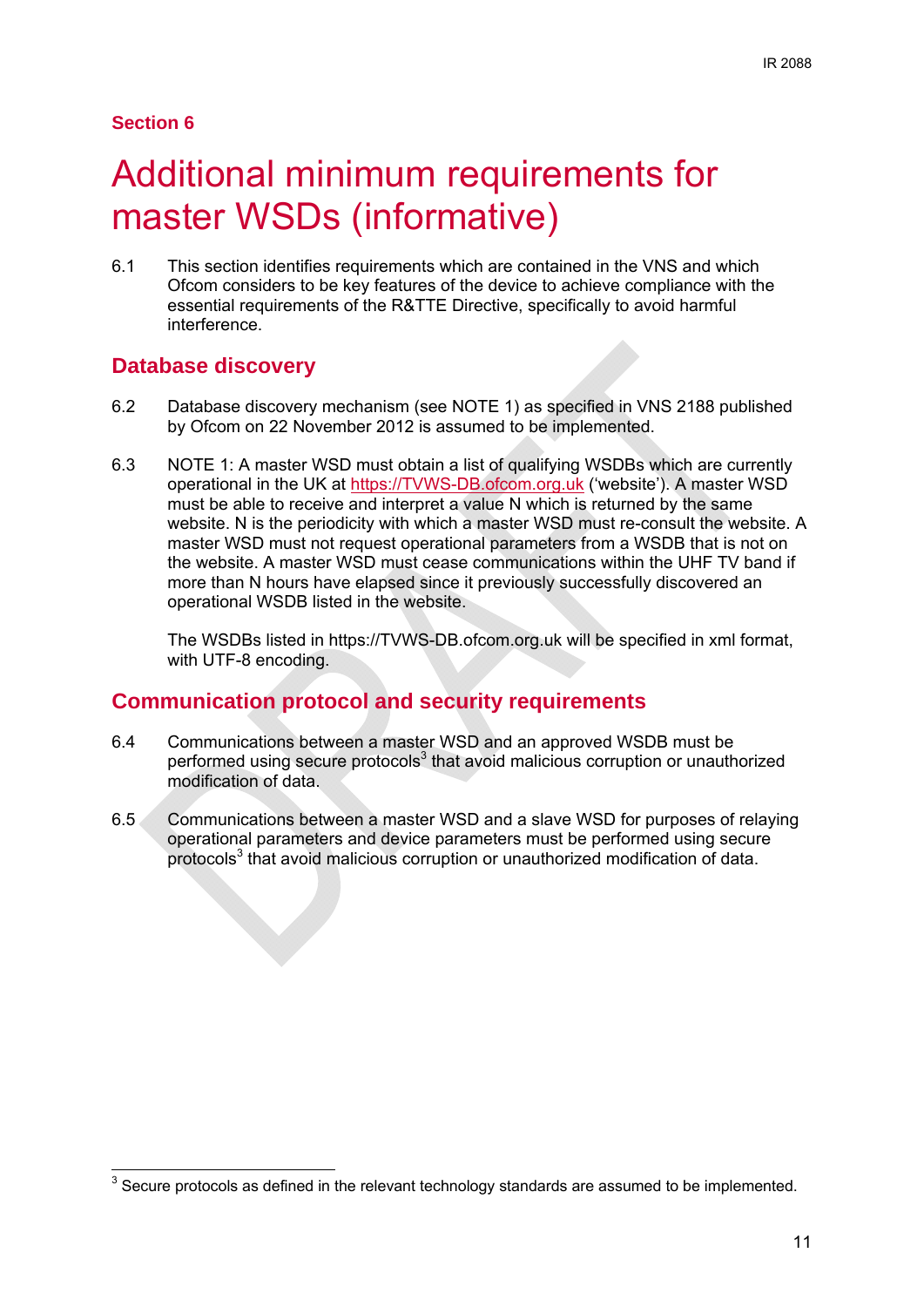# Additional minimum requirements for slave WSDs (informative)

7.1 This section identifies requirements which are contained in the VNS and which Ofcom considers to be key features of the device to achieve compliance with the essential requirements of the R&TTE Directive, specifically to avoid harmful interference.

### **Communication protocol and security requirement**

7.2 Communications between a master WSD and a slave WSD for purposes of relaying operational parameters and device parameters must be performed using secure protocols<sup>4</sup> that avoid malicious corruption or unauthorized modification of data.

<sup>————————————————————&</sup>lt;br><sup>4</sup> Secure protocols as defined in the relevant technology standards are assumed to be implemented.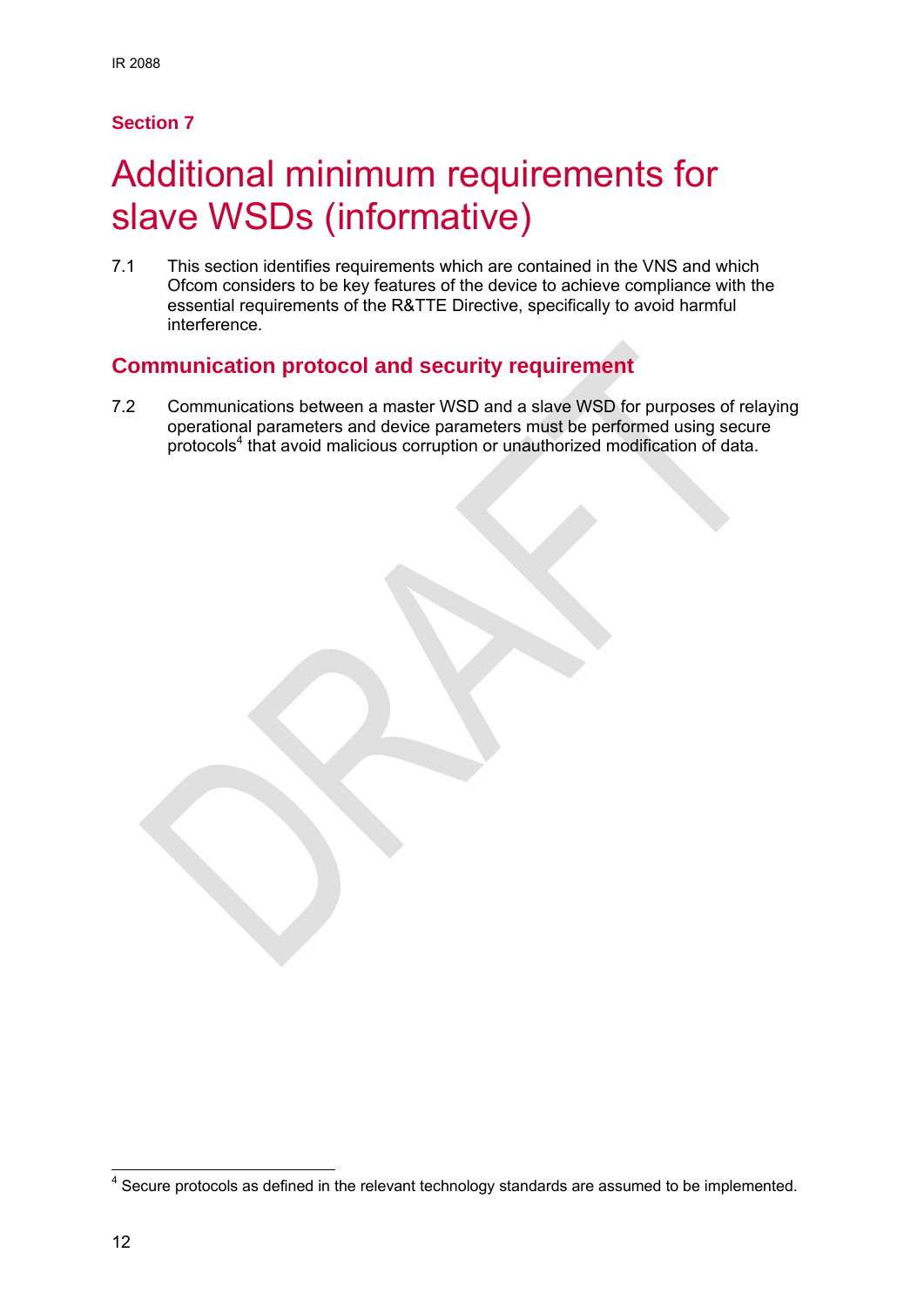# **Contact details**

8.1 Please direct any enquiries to Siew Yoon Tan / Reza Karimi.

**Ofcom** Spectrum Policy Group Riverside House 2a Southwark Bridge Road London SE1 9HA

| Tel:  | 020 7981 3066 |
|-------|---------------|
|       | 020 7981 3567 |
| Fax : | 020 7981 3990 |

Email: siewyoon.tan@ofcom.org.uk reza.karimi@ofcom.org.uk TV.WhiteSpaces@ofcom.org.uk